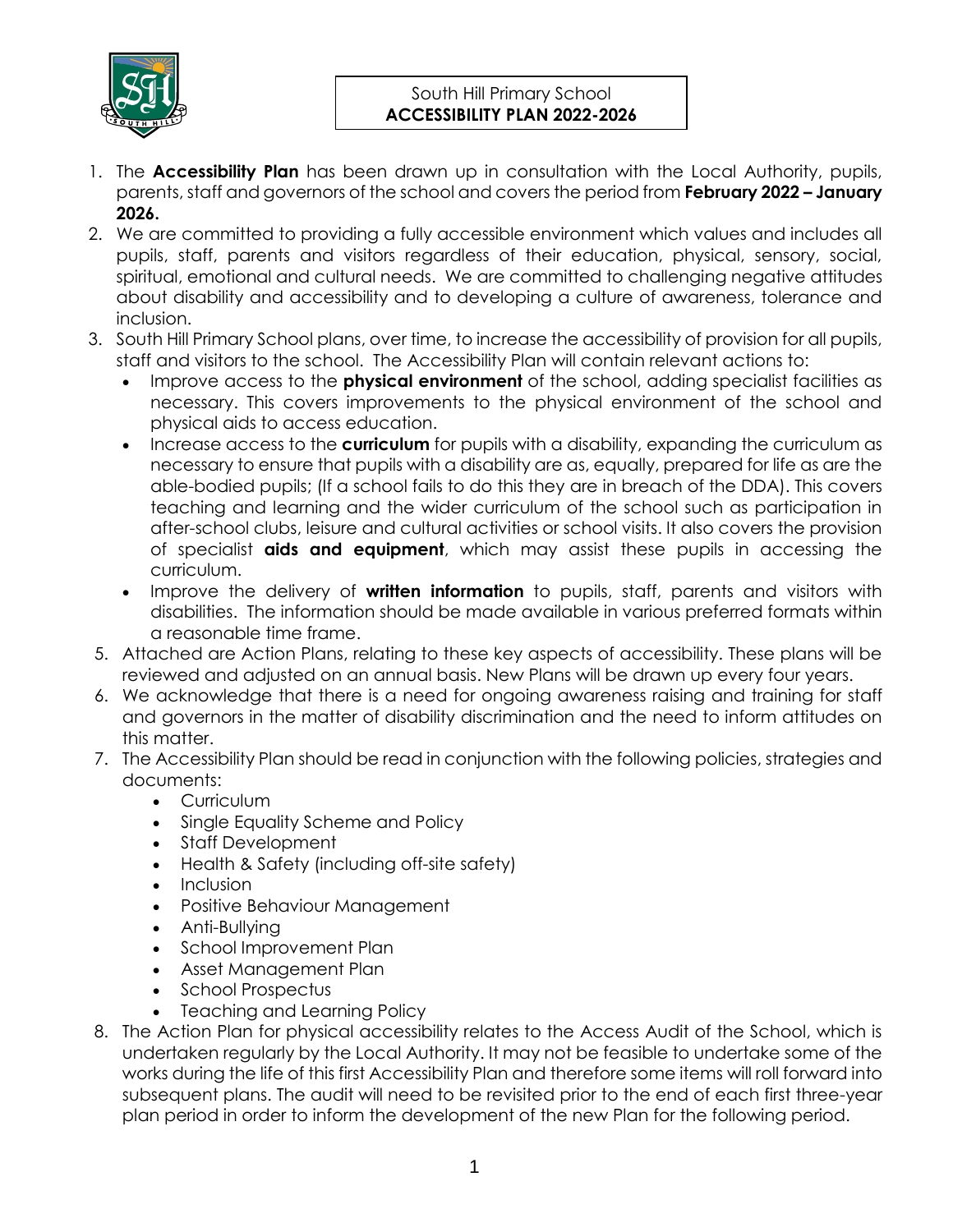- 9. The School Prospectus makes reference to this Accessibility Plan.
- 10. Information about our Accessibility Plan is made available to parents on the school website.
- 11. As subject policies are reviewed, a section relating to access will be added to that on Equality and Diversity.
- 12. The School's complaints procedure will cover the Accessibility Plan.
- 13. The Plan will be monitored through the Governing Body annually.
- 14. The school will work in partnership with the Local Authority in developing and implementing this plan.
- 15. The following lists will be used to identify barriers to access that exist in this school.

#### DATE: *January 2022* **Identifying Barriers to Access: A Checklist**

#### *This list should help you identify barriers to access that exist in schools. The list is not exhaustive. It is designed to encourage a flexible approach to the further questioning of the accessibility at South Hill School.*

|  |  |  |  | <b>Section1:</b> How does your school deliver the curriculum? |
|--|--|--|--|---------------------------------------------------------------|
|--|--|--|--|---------------------------------------------------------------|

| Question                                                                                                                                                                                                         | Yes          | No |
|------------------------------------------------------------------------------------------------------------------------------------------------------------------------------------------------------------------|--------------|----|
| Do you ensure that teachers and teaching assistants have the<br>necessary training to teach and support disabled pupils?                                                                                         | $\checkmark$ |    |
| Are your classrooms optimally organised for disabled pupils?                                                                                                                                                     | $\checkmark$ |    |
| Do lessons provide opportunities for all pupils to achieve?                                                                                                                                                      | $\checkmark$ |    |
| Are lessons responsive to pupil diversity?                                                                                                                                                                       | $\checkmark$ |    |
| Do lessons involve work to be done by individuals, pairs, groups and<br>the whole class?                                                                                                                         | $\checkmark$ |    |
| Are all pupils encouraged to take part in music, drama and physical<br>activities?                                                                                                                               | $\checkmark$ |    |
| Do staff recognise and allow for the additional time required by some<br>disabled pupils to use equipment in practical work?                                                                                     | ✓            |    |
| Do staff provide alternative ways of giving access to experience or<br>understanding for disabled pupils who cannot engage in particular<br>activities, for example some form of exercise in physical education? | ✓            |    |
| Do you provide access to computer technology appropriate for<br>students with disabilities?                                                                                                                      | ✓            |    |
| Are school visits made accessible to all pupils irrespective of<br>attainment or impairment?                                                                                                                     | ✓            |    |
| Are there high expectations of all pupils?                                                                                                                                                                       | ✓            |    |
| Do staff seek to remove all barriers to learning and participation?                                                                                                                                              | ✓            |    |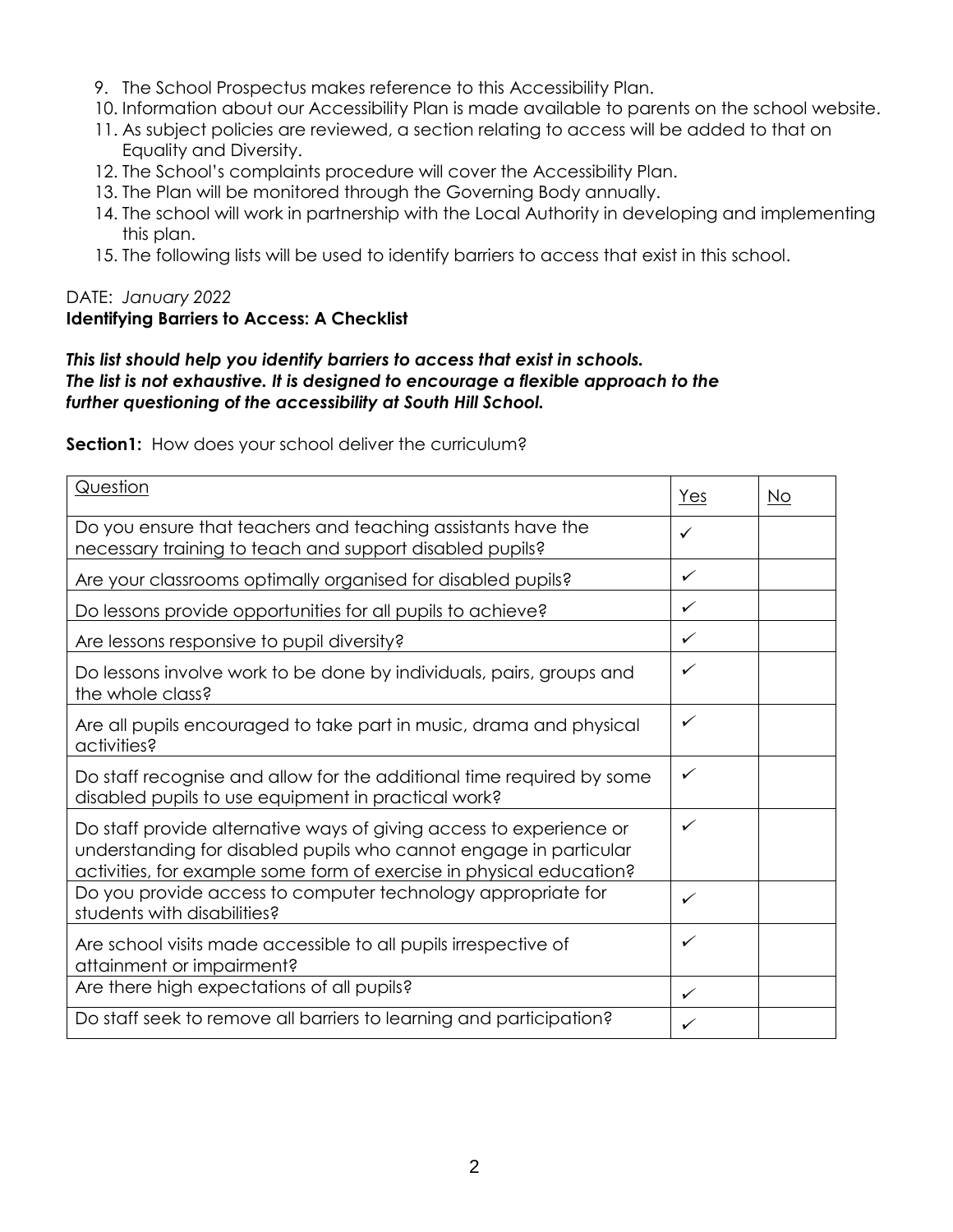# **Section 2:** Is your school designed to meet the needs of all pupils?

| Question                                                                                                                                                                                                                                                           | Yes          | <b>No</b>                                                                                                                                        |
|--------------------------------------------------------------------------------------------------------------------------------------------------------------------------------------------------------------------------------------------------------------------|--------------|--------------------------------------------------------------------------------------------------------------------------------------------------|
| Does the size and layout of areas - including all academic,<br>sporting, play, social facilities; classrooms, the assembly hall,<br>canteen, library, gymnasium and outdoor sporting facilities,<br>playgrounds and common rooms - allow access for all<br>pupils? |              | $\checkmark$ (dining hall is<br>inaccessible<br>without use of stairs,<br>some doorways are<br>too narrow in old<br>building)                    |
| Can pupils who use wheelchairs move around the school<br>without experiencing barriers to access such as those<br>caused by doorways, steps and stairs, toilet facilities and<br>showers?                                                                          |              | $\sqrt{a}$ s above                                                                                                                               |
| Are pathways of travel around the school site and parking<br>arrangements safe, routes logical and well signed?                                                                                                                                                    |              | $\checkmark$ (outside signage<br>to parking areas is<br>not clear; vehicle<br>and pedestrian<br>segregation is not<br>adequate at busy<br>times) |
| Are emergency and evacuation systems set up to inform<br>ALL pupils, including pupils with SEN and disability; including<br>alarms with both visual and auditory components?                                                                                       | $\checkmark$ |                                                                                                                                                  |
| Are non-visual guides used, to assist people to use buildings<br>including lifts with tactile buttons?                                                                                                                                                             | $\checkmark$ |                                                                                                                                                  |
| Could any of the décor or signage be considered to be<br>confusing or disorientating for disabled pupils with visual<br>impairment, autism or epilepsy?                                                                                                            |              | ✓                                                                                                                                                |
| Are areas to which pupils should have access well lit?                                                                                                                                                                                                             |              | $\checkmark$ path to KS1<br>entrance is not<br>lit                                                                                               |
| Are steps made to reduce background noise for hearing<br>impaired pupils such as considering a room's acoustics,<br>noisy equipment?                                                                                                                               |              | $\checkmark$ (dining room<br>acoustics,<br>school hall<br>voice<br>amplification                                                                 |
| Is furniture and equipment selected, adjusted and located<br>appropriately?                                                                                                                                                                                        | $\checkmark$ |                                                                                                                                                  |

### **Section 3:** How does your school deliver materials in other formats?

| Question                                                                                                                                                                                                       | Yes                                                           | Νo                               |
|----------------------------------------------------------------------------------------------------------------------------------------------------------------------------------------------------------------|---------------------------------------------------------------|----------------------------------|
| Do you provide information in simple language, symbols,<br>large print, on audiotape or in Braille for pupils and<br>prospective pupils who may have difficulty with standard<br>forms of printed information? | $\checkmark$ (if<br>requested<br>or if<br><i>identified</i> ) |                                  |
| Do you ensure that information is presented to groups in a<br>way which is user friendly for people with disabilities e.g. by                                                                                  |                                                               | (powerpoints)<br>printed off for |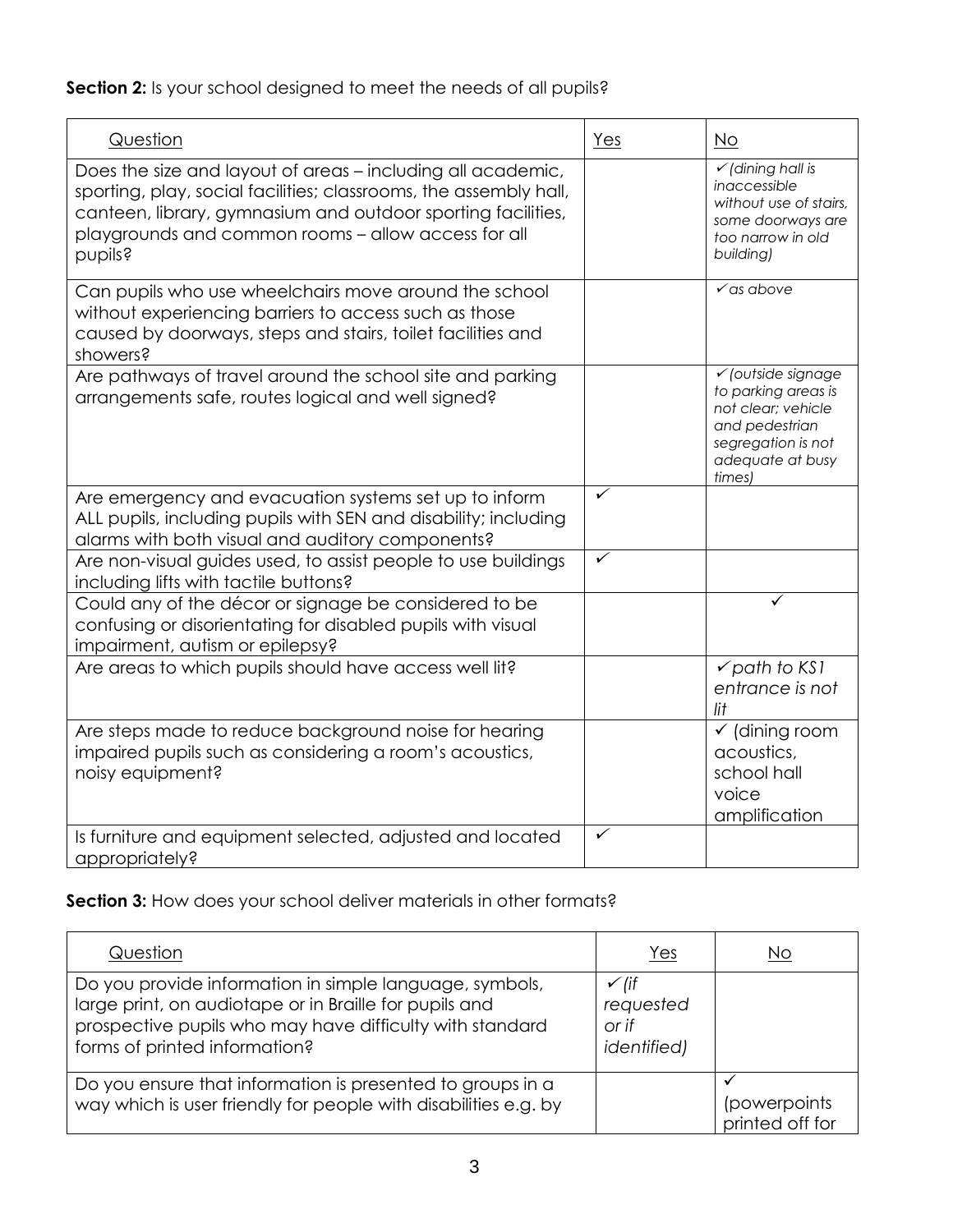| reading aloud overhead projections and describing<br>diagrams?<br>Do you have the facilities such as ICT to produce written<br>information in different formats? |                               | those with<br>disability)<br>(Clicker 8 with<br>widget will<br>improve this) |
|------------------------------------------------------------------------------------------------------------------------------------------------------------------|-------------------------------|------------------------------------------------------------------------------|
| Do you ensure that staff are familiar with technology and<br>practices developed to assist people with disabilities?                                             | $\checkmark$ (as<br>required) |                                                                              |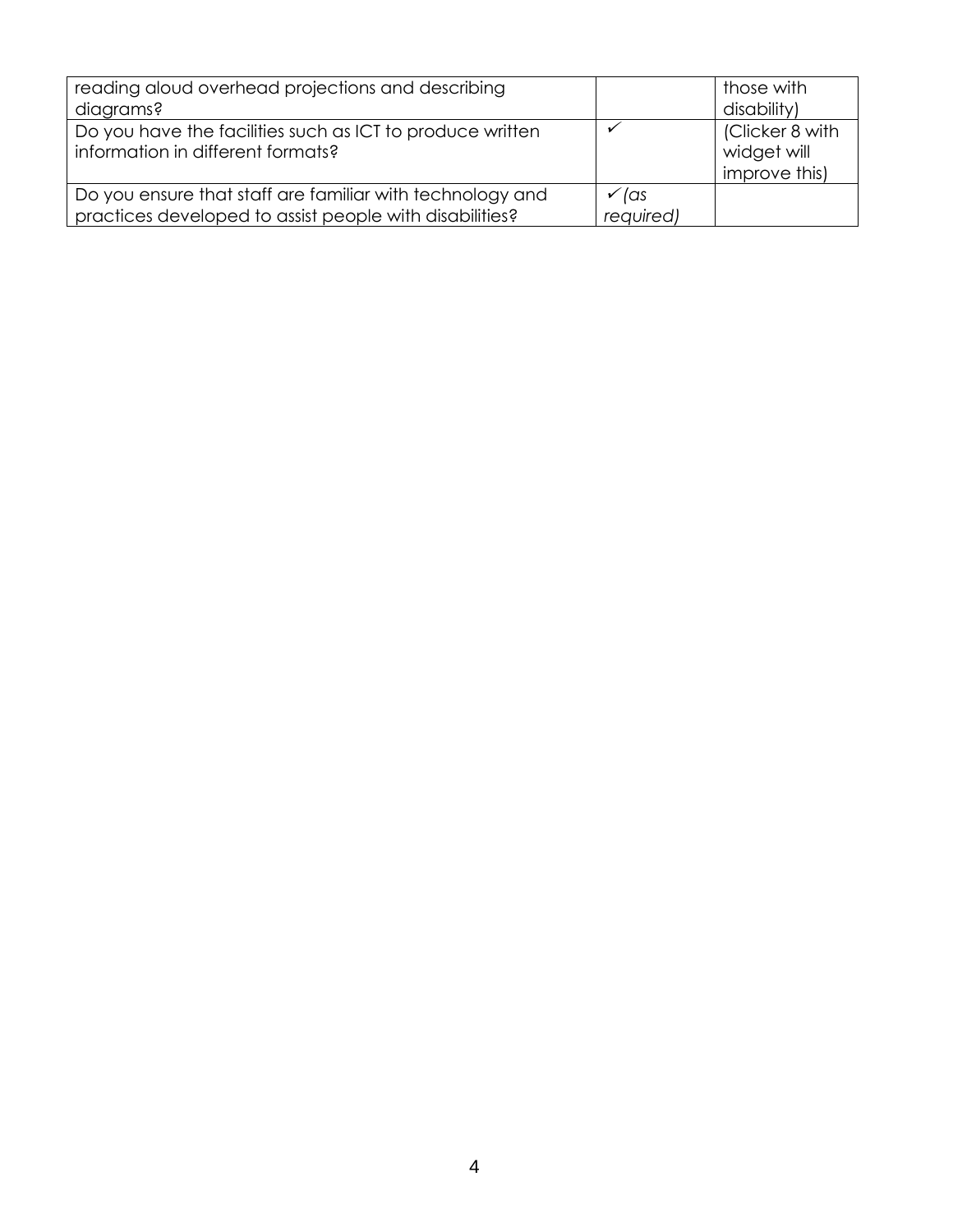### **South Hill Primary School Accessibility Plan 2022 - 2026**

# **Improving the Physical Access**

| <b>Target</b>                                                                                                                                                     | <b>Strategy</b>                                                                                                                                                                                                                                                                                  | Outcome                                                                                               | <b>Progress towards target</b>                                                                                             |
|-------------------------------------------------------------------------------------------------------------------------------------------------------------------|--------------------------------------------------------------------------------------------------------------------------------------------------------------------------------------------------------------------------------------------------------------------------------------------------|-------------------------------------------------------------------------------------------------------|----------------------------------------------------------------------------------------------------------------------------|
| Doors                                                                                                                                                             | All new doors to be wide<br>enough for wheelchair<br>access                                                                                                                                                                                                                                      | Access to all rooms                                                                                   | $\checkmark$ All new building work compliant<br>Older building - doors not compliant                                       |
| Induction loops fitted<br>in all classrooms, dining<br>hall and school hall                                                                                       | All Classrooms have loop<br>fitted                                                                                                                                                                                                                                                               | Improved audibility for all<br>pupils, staff and visitors                                             |                                                                                                                            |
| Improve the heating<br>and ventilation in all<br>rooms to ensure good<br>working temperatures<br>throughout the year                                              | All rooms to have adequate<br>heating (new boiler for old<br>building)<br>CO <sub>2</sub> monitors for all<br>classrooms<br>Ensure air conditioning units<br>work where they are fitted                                                                                                          | All rooms to be adequately<br>heated and ventilated for<br>good working environment                   | $\checkmark$ DfE has supplied sufficient CO2 monitors for<br>all classrooms<br>New boiler project due to start Spring 2022 |
| Improve the lighting in<br>areas of the school<br>where too much sun or<br>too little natural light is<br>current<br>Where possible avoid<br>fluorescent lighting | As lighting is changed or<br>replaced, replace with<br>sensory sensitivity<br>considered lighting (LED<br>lighting)<br>Introduce dimmer switches<br>where necessary<br>Fit blinds in rooms where<br>there is glare from the sun<br>and where a darker<br>environment is needed<br>(sensory room) | Supportive to those who have<br>light sensitivities (e.g. ASD and<br>sensory processing difficulties) |                                                                                                                            |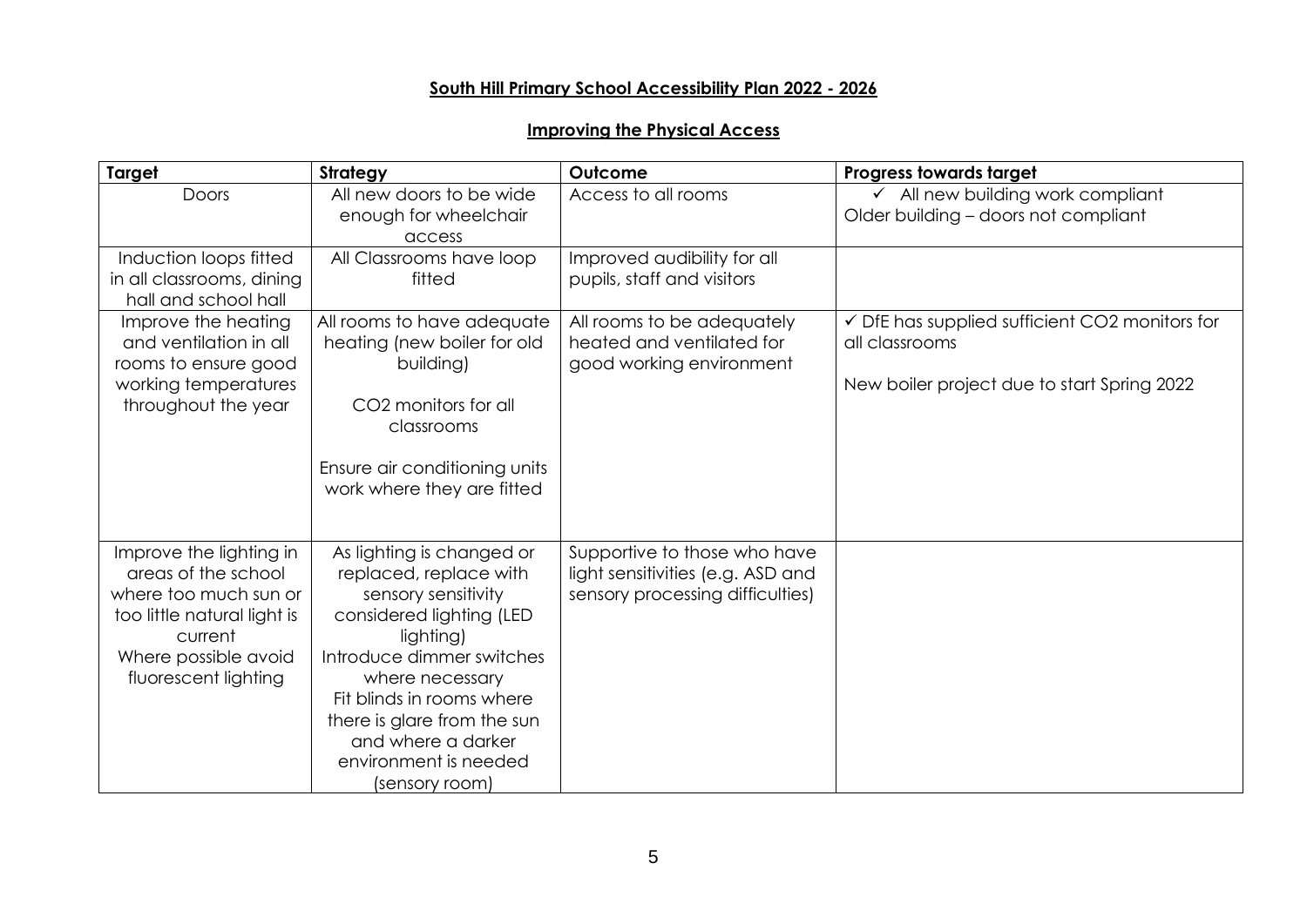## **Improving the Curriculum Access**

| Target                                                                                                        | <b>Strategy</b>                                                                                                                                                     | Outcome                                                                                                                                                                                                                                             | <b>Progress towards target</b>                                                                                                                                                                                                                                                                     |
|---------------------------------------------------------------------------------------------------------------|---------------------------------------------------------------------------------------------------------------------------------------------------------------------|-----------------------------------------------------------------------------------------------------------------------------------------------------------------------------------------------------------------------------------------------------|----------------------------------------------------------------------------------------------------------------------------------------------------------------------------------------------------------------------------------------------------------------------------------------------------|
| Ongoing and updated<br>training for teachers on<br>enabling the<br>curriculum to be<br>accessed by all pupils | Take advice from senior<br>and specialist teachers                                                                                                                  | All teachers to be fully aware<br>of disabled children's needs<br>with regards to accessing the<br>new curriculum                                                                                                                                   | CPD takes place all year round on<br>diverse themes.<br>Individual Health care plans in place<br>$\checkmark$<br>Passports To Success include reasonable<br>$\checkmark$<br>adjustments and specialist needs                                                                                       |
| Ongoing and updated<br>training for teachers on<br>enabling the<br>curriculum to be<br>accessed by all pupils | Review the specific needs<br>for pupils living with a<br>disability, in terms of basic<br>daily living skills,<br>relationships and future<br>aspirations.          | Teachers are aware of the<br>relevant issues and can ensure<br>that this group has equality of<br>access to life preparation<br>learning. The use of other<br>professional partners has been<br>made available.                                     | $\checkmark$ As above                                                                                                                                                                                                                                                                              |
| All out-of-school<br>activities are planned<br>to ensure the<br>participation of the<br>whole range of pupils | Review all out-of-school<br>provision to ensure<br>compliance with legislation                                                                                      | All out-of-school activities will<br>be conducted in an inclusive<br>environment with providers<br>that comply with all current<br>and future legislative<br>requirements Increase in<br>access to all school activities<br>for all disabled pupils | All activities are accessible and<br>$\checkmark$<br>reviewed annually.<br>Clear communication with parent<br>$\checkmark$<br>regarding school trips<br>Generic risk assessments and 1-1 risk<br>assessments carried out where<br>applicable<br>Access arrangements put in place<br>where required |
| Classrooms are<br>optimally organised to<br>promote the<br>participation and<br>independence of all<br>pupils | Review and implement a<br>preferred layout of furniture<br>and equipment to support<br>the learning process in<br>individual class bases<br>All labels to have both | Lessons start on time without<br>the need to make adjustments<br>to accommodate the needs<br>of individual pupils<br>Increase in access to the<br><b>National Curriculum</b><br>All pupils, staff and visitors are                                  | Continued consideration of the<br>$\checkmark$<br>environment to ensure that furniture and<br>equipment support a positive learning<br>environment for all                                                                                                                                         |
|                                                                                                               | words and<br>diagrams/pictures                                                                                                                                      | able to access the resources<br>of the school                                                                                                                                                                                                       |                                                                                                                                                                                                                                                                                                    |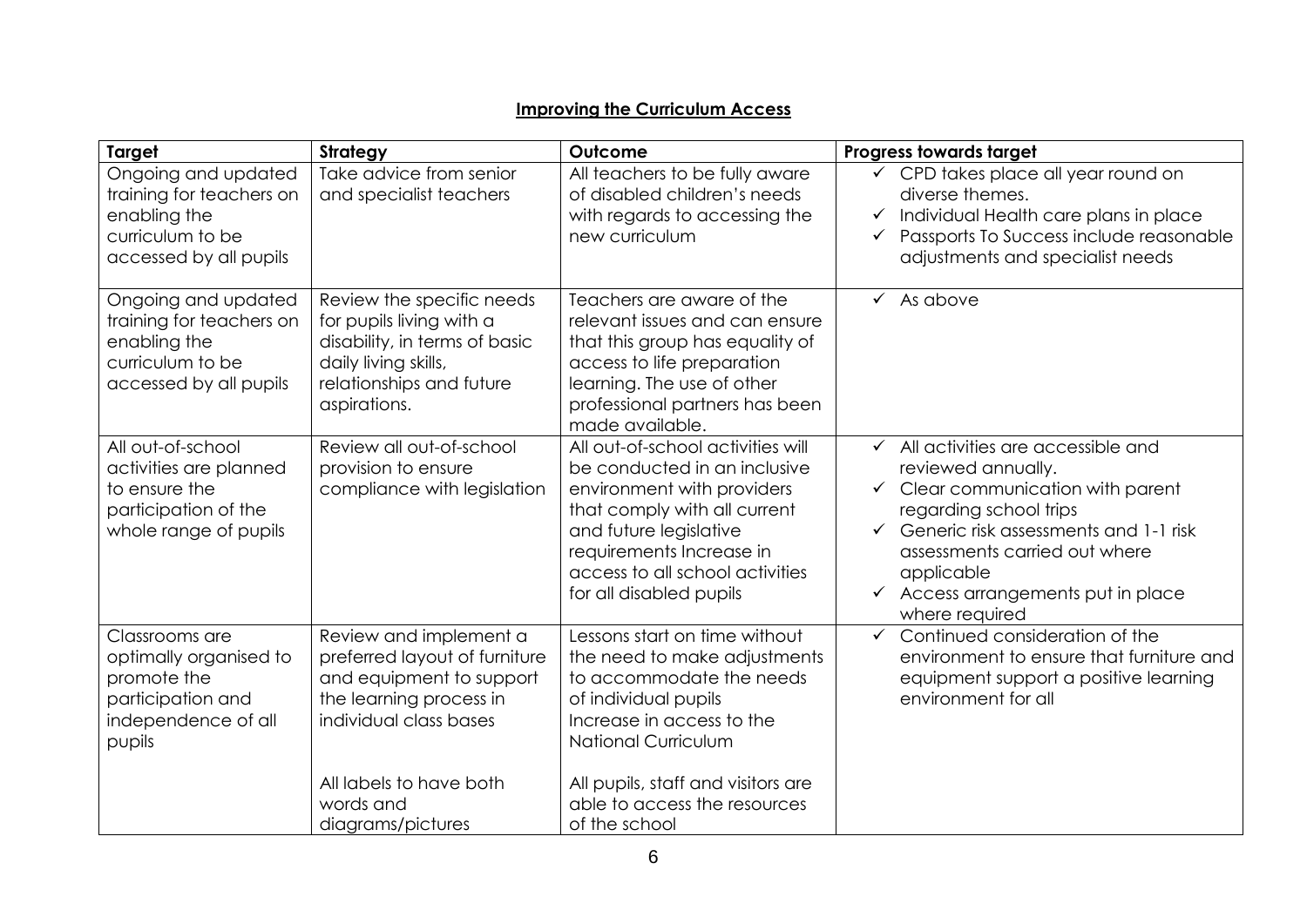| <b>Training for Awareness</b><br><b>Raising of Disability</b><br><i><b>Issues</b></i>                                           | Provide training for<br>governors, staff, pupils and<br>parents     | Whole school community aware<br>of issues relating to Access.<br>Society will benefit by a more<br>inclusive school and social<br>environment | Relevant Staff have attended handling<br>courses and know how to use the lift<br><b>PEEP</b> completed annually for disabled<br>pupils<br>Relevant staff trained in using the<br>emergency chair lift |
|---------------------------------------------------------------------------------------------------------------------------------|---------------------------------------------------------------------|-----------------------------------------------------------------------------------------------------------------------------------------------|-------------------------------------------------------------------------------------------------------------------------------------------------------------------------------------------------------|
| Support from specialist<br>health professionals<br>(OT, Physio, PNI team)<br>sought as required for<br>children with disability | To ensure that we provide<br>support for individuals as<br>required | All children will flourish in the<br>school environment as their needs<br>are met.                                                            | Advice sought as required.<br>$\checkmark$<br>EHCP / IMCP advice sought as required                                                                                                                   |

### **Improving the Delivery of Written Information**

| <b>TARGET</b>                                                                                                                                     | <b>STRATEGY</b>                                                                                                                                                   | <b>OUTCOME</b>                                                                                                                  | <b>Progress towards Target</b>                                                                                    |
|---------------------------------------------------------------------------------------------------------------------------------------------------|-------------------------------------------------------------------------------------------------------------------------------------------------------------------|---------------------------------------------------------------------------------------------------------------------------------|-------------------------------------------------------------------------------------------------------------------|
| Availability of written<br>material in alternative<br>formats as and when                                                                         | The school will make itself<br>aware of the services<br>available through the LA                                                                                  | The school will be able to<br>provide written information in<br>different formats when                                          | $\checkmark$ School website has a translation ability for<br>families who speak different languages               |
| necessary                                                                                                                                         | for converting written<br>information into<br>alternative formats.                                                                                                | required for individual<br>purposes<br>Delivery of information to                                                               | $\checkmark$ School use google translate in the classroom<br>and with parents as required                         |
|                                                                                                                                                   |                                                                                                                                                                   | disabled pupils improved                                                                                                        | √Support from parents who speak different<br>languages has been sought to support other<br>families (Autumn 2021) |
|                                                                                                                                                   |                                                                                                                                                                   |                                                                                                                                 | T√School has access to resources that provide<br>signs, labels and instructions in different<br>languages.        |
| Make available school<br>brochures, school<br>newsletters and other<br>information for parents<br>in alternative formats as<br>and when necessary | Review all current school<br>publications and promote<br>the availability in different<br>formats for those that<br>require it (including<br>different languages) | All school information<br>available for all<br>Delivery of school information<br>to parents and the local<br>community improved |                                                                                                                   |